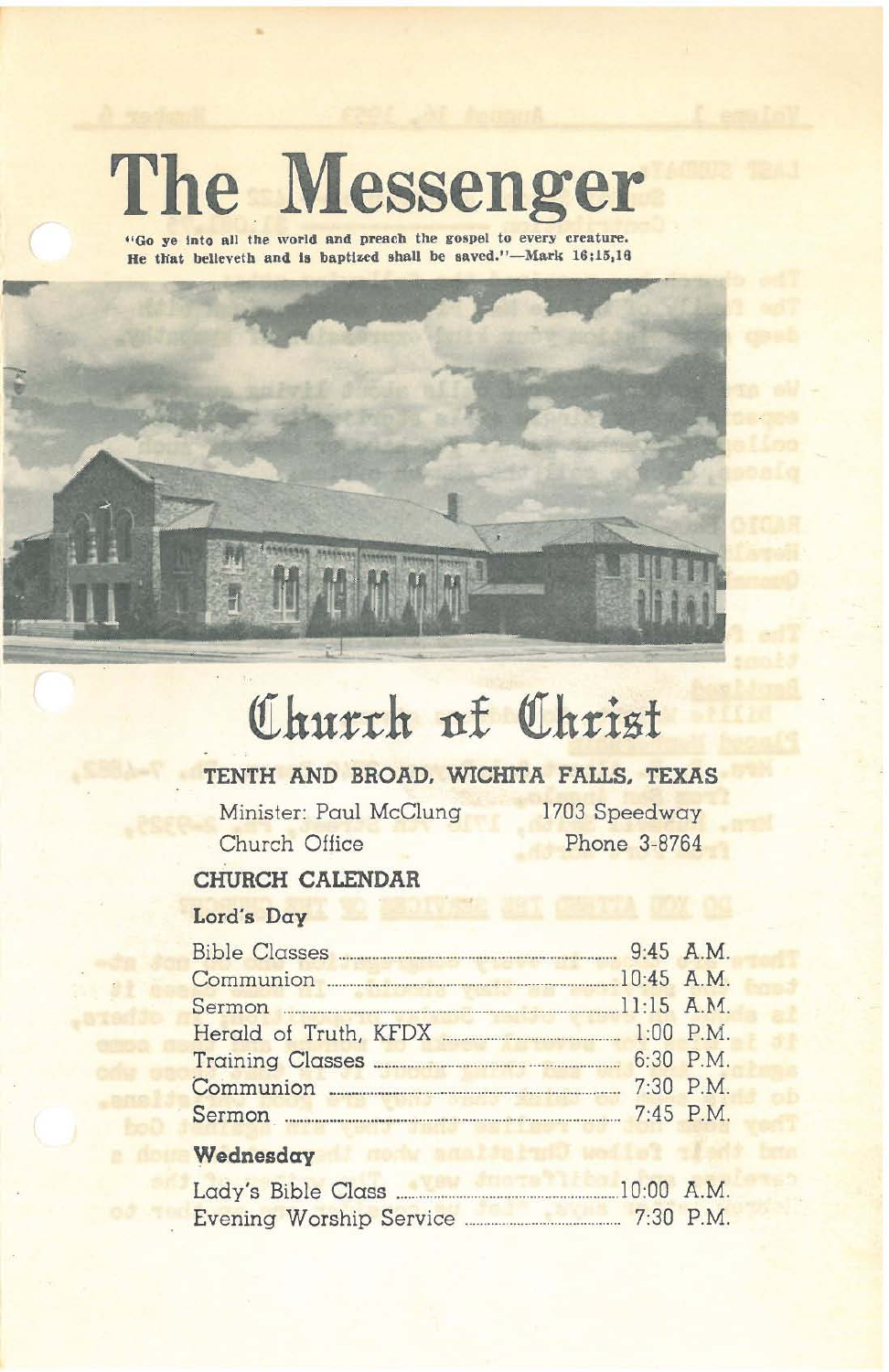Volume 1 August 16, 1953 Number 6

(

LAST SUNDAY:

Sunday School Attendance -- 422 Contribution ------------------ \$1,081.75

The church has received the following note: The family of Lillie Mae Bishop acknowledges with deep appreciation your kind expression of sympathy.

We are getting several calls about living quarters, especially for single girls starting to business college September 1. If you have or know of such places, please call the church office.

RADIO -PROGRAMS:

RADIO PROGRAMS:<br>Herald of Truth -------<br>Quanah Program Monday -"Can That Faith Save?" Quanah Program Monday - "Will Men Outgrow the Bible?"

The following have recently responded to the invitation:

Baptized

Billie Wright, No address given.

Placed Memberahip

Mrs. B. E. Albert & LaBoyce, 2940 Boren, Ph. 7-4882, from San Angelo.

Mrs. Russell Smith, 1716 7th Street, Ph. 2-9325, from Fort Worth.

### DO YOU ATTEND THE SERVICES OF THE CHURCH?

There are those in every congregation who do not attend the services as they should. In some cases it is about an every other Sunday proposition; in others, it is miss for several weeks or months and then come again. And the sad thing about it is that those who do this seem to think that they are good Christians. They seem not to realize that they sin against God and their fellow Christians when they act in such a careless and indifferent way. The writer of the Hebrew letter says, "Let us consider one another to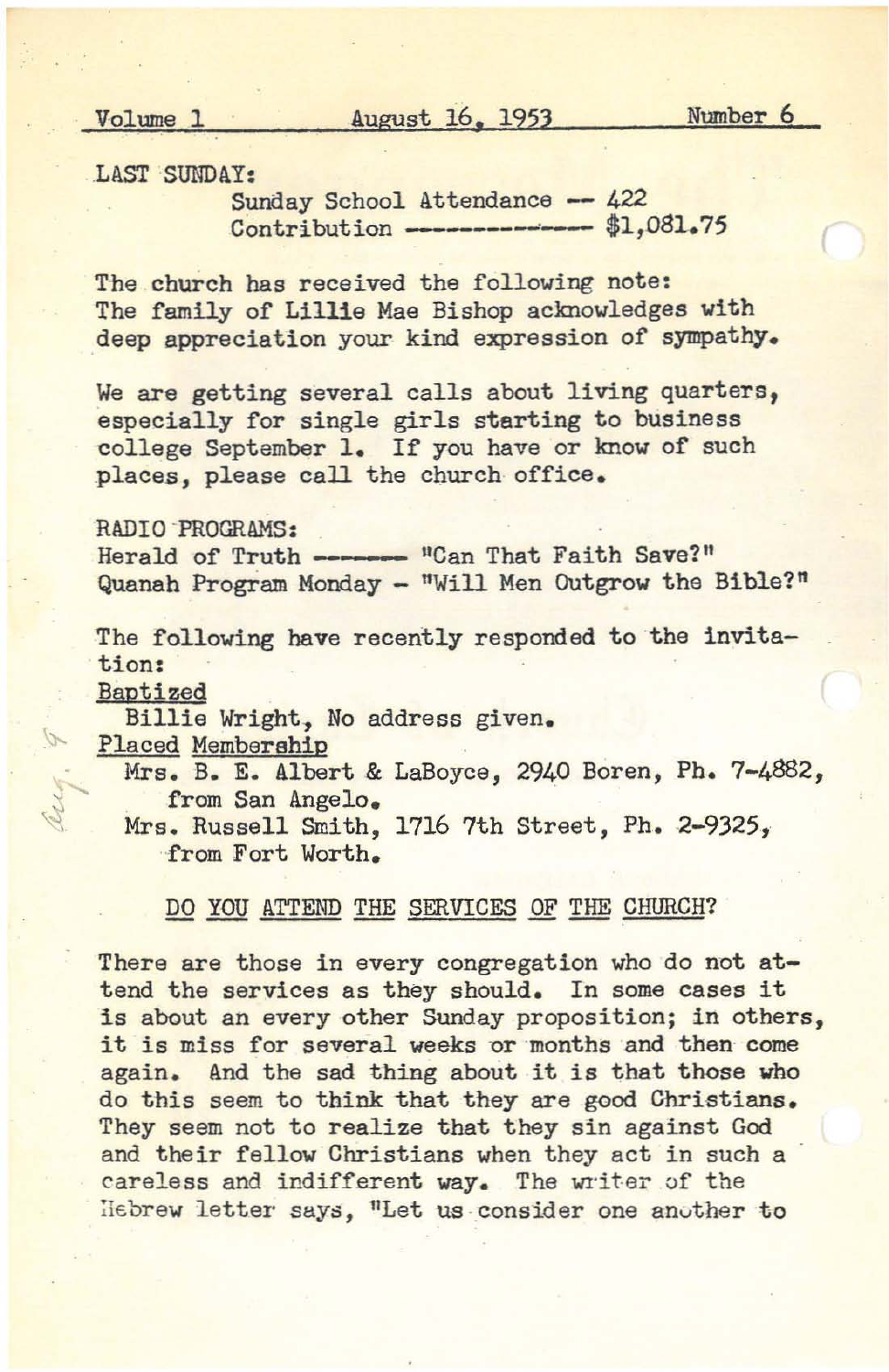provoke unto love and to good works: Not forsaking the assembling of ourselves together, as the manner of some is; but exhorting one another: and so much the more, as ye see the day approaching." Heb. 10:24.25.

f

James 4:17 says, "Therefore to him that knoweth to do good and doeth it not, to him it is sin." If you know that good can be accomplished by attending the services of the church and you willfully stay away, have you not sinned?

I know that all kinds of excuses are offered for staying away from the services of the church, but there never has been and never will be an excuse for it that will satisfy God. "Being too busy" will not satisfy God, for he has commanded us to put his business first, Matt. 6:33. "Seek ye first the kingdom of God, and his righteousness; and all these things shall be added unto you." No physical infirmity or illness that is so minor that it does not keep you from going to town and other places should be allowed to keep you from the services of the church. Any Christian who is in condition to go anywhere (except the hospital or the funeral home) is in good enough condition to go to church.

Getting peeved at some brother or sister is no reason<br>for staving away from the services of the church. If for staying away from the services of the church. you feel that you have been offended, more than likely a little investigation will reveal the fact that the offense was not intended, but even if it were, you can not get anywhere spiting God, Christ, and the Church. The only thing that such an attitude will accomplish for you is that it will spite your way into hell. Wake up, brother or sister, your trouble is soul sickness. Unless you repent and pray for forgiveness you will be lost.

Absence from services makes the heart grow fonder of the world.